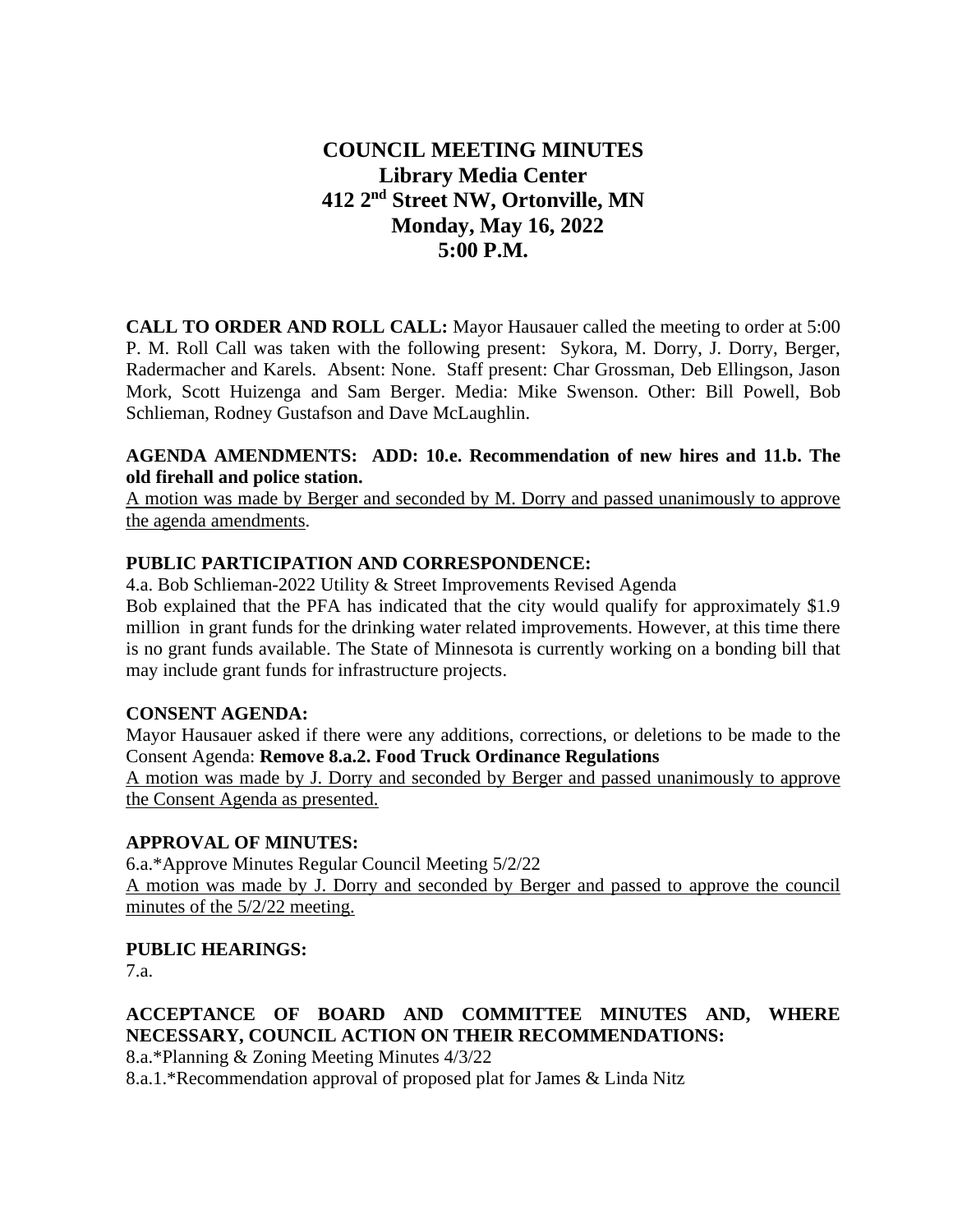#### **STAFF REPORTS:**

9.a.The adjustor will be in town on Wednesday to assess the storm damage to the city parks and city buildings if any. They have discussed hiring a tree removal company to take care of all the downed trees due to staff shortages. Insurance will pay up to \$50,000.00 for tree removal. Bill Powell and councilman Radermacher gave a brief report on how well the clean-up days went. Thanks went out to the city crews that helped them for the 2 days. They had approximately 130 residents come through with their throw aways and filled up 7 ½ dumpsters.

#### **NEW BUSINESS:**

10.a.\*Gambling Permit-Big Stone Healthcare Foundation-9/10/22

10.b.\*Gambling Permit-St. John's Catholic Church 9/25/22

10.c.\*Gambling Permit-St. John's Catholic Church 1/1/23

10.d.\*Approve of Dean Longnecker-Golf Course Seasonal

J. Dorry moved and Berger seconded that the following Resolution be adopted:

#### **RESOLUTION 22-65 RESOLUTION HIRING OF DEAN LONGNECKER AS A SEASONAL PART-TIME GOLF COURSE EMPLOYEE AT A STEP 1**

BE IT AND IT IS HEREBY RESOLVED by the Council of the City of Ortonville to hire Dean Longnecker as a seasonal part-time golf course employee at a Step 1.

Upon roll call vote the following voted Aye: J. Dorry, Sykora, M. Dorry, Hausauer, Berger, Radermacher and Karels. Nay: None.

Resolution 22-65 passed this  $16<sup>th</sup>$  day of May 2022.

APPROVED: ATTEST:

Gene Hausauer Charleen Grossman Mayor City Clerk-Administrator

10.e. Recommendation of new hire for Public Works Generalist 1 and a Seasonal Part-Time Parks position.

\_\_\_\_\_\_\_\_\_\_\_\_\_\_\_\_\_\_\_\_\_\_\_\_ \_\_\_\_\_\_\_\_\_\_\_\_\_\_\_\_\_\_\_\_\_\_\_\_

Berger moved and Karels seconded that the following Resolution be adopted:

#### **RESOLUTION 22-66 RESOLUTION HIRING TRAVIS NINNEMAN AS A PUBLIC WORKS GENERALIST 1 AT A GRADE 3, STEP 3**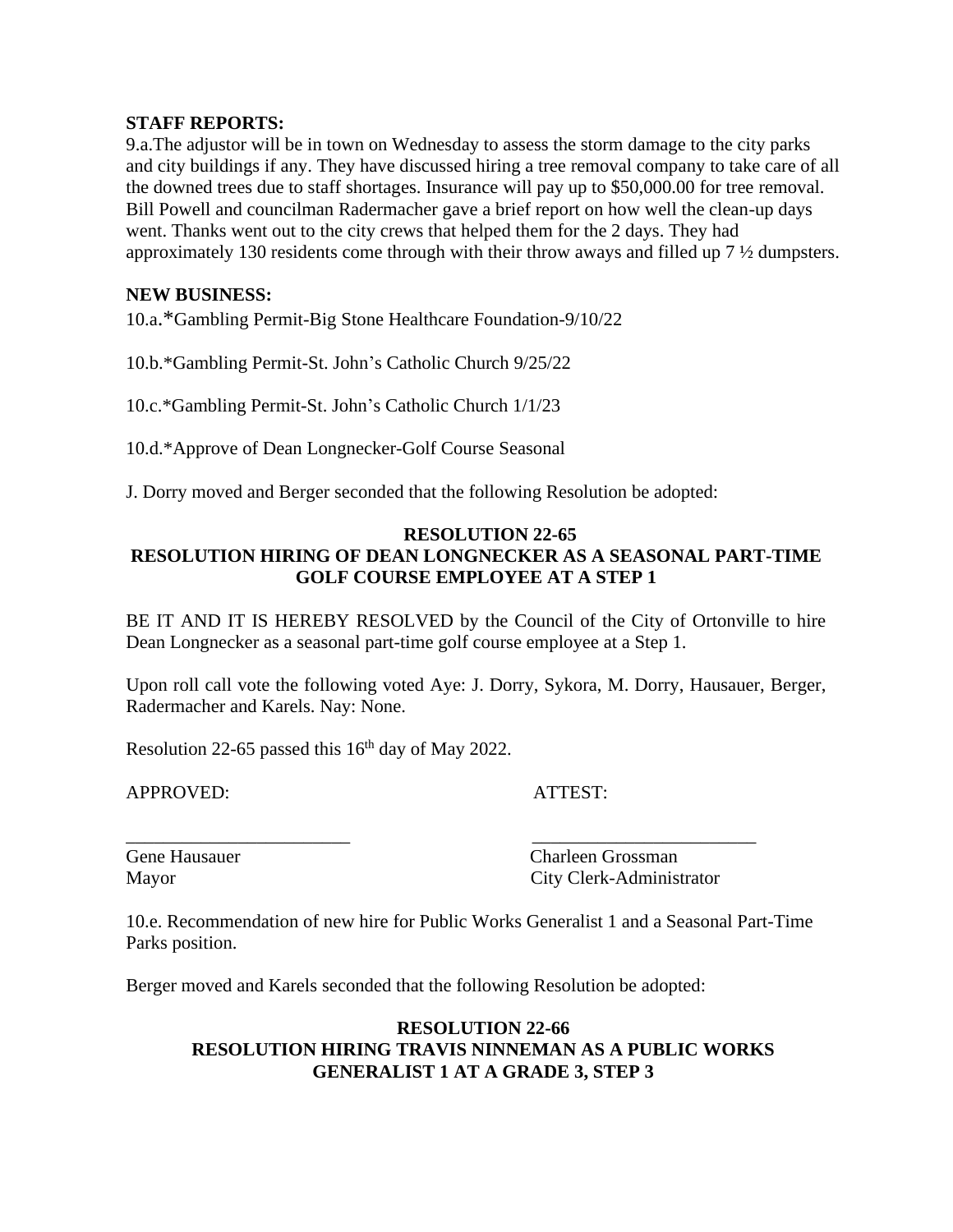BE IT AND IT IS HEREBY RESOLVED by the Council of the City of Ortonville to hire Travis Ninneman as a Public Works Generalist 1 at a Grade 3, Step 3.

Upon roll call vote the following voted Aye: J. Dorry, Sykora, M. Dorry, Hausauer, Berger, Radermacher and Karels. Nay: None.

Resolution 22-66 passed this 16th day of May 2022.

APPROVED: ATTEST:

Gene Hausauer Charleen Grossman Mayor City Clerk Administrator

Berger moved and Karels seconded that the following Resolution be adopted:

\_\_\_\_\_\_\_\_\_\_\_\_\_\_\_\_\_\_\_\_\_ \_\_\_\_\_\_\_\_\_\_\_\_\_\_\_\_\_\_\_\_\_\_\_\_

#### **RESOLUTION 22-67 RESOLUTION HIRING TRENT EASTMAN AS SEASONAL PART-TIME PARK WORKER**

BE IT AND IT IS HEREBY RESOLVED by the Council of the City of Ortonville to hire Trent Eastman as a Seasonal Part-Time Park Worker at Step 1, Seasonal Wage Schedule.

Upon roll call vote the following voted Aye: J. Dorry, Sykora, M. Dorry, Hausauer, Berger, Radermacher and Karels. Nay: None.

Resolution 22-67 passed this  $16<sup>th</sup>$  day of May 2022.

APPROVED: ATTEST:

Gene Hausauer Charleen Grossman Mayor City Clerk-Administrator

#### **UNFINISHED BUSINESS:**

11.a. Law Enforcement Contract-City Attorney

Radermacher moved and Karels seconded that the following Resolution be adopted:

\_\_\_\_\_\_\_\_\_\_\_\_\_\_\_\_\_\_\_\_\_\_\_\_ \_\_\_\_\_\_\_\_\_\_\_\_\_\_\_\_\_\_\_\_\_\_\_\_

#### **RESOLUTION 22-68 RESOLUTION APPROVING INTERIM AGREEMENT BETWEEN THE CITY OF ORTONVILLE AND BIG STONE COUNTY FOR LAW ENFORCEMENT SERVICES**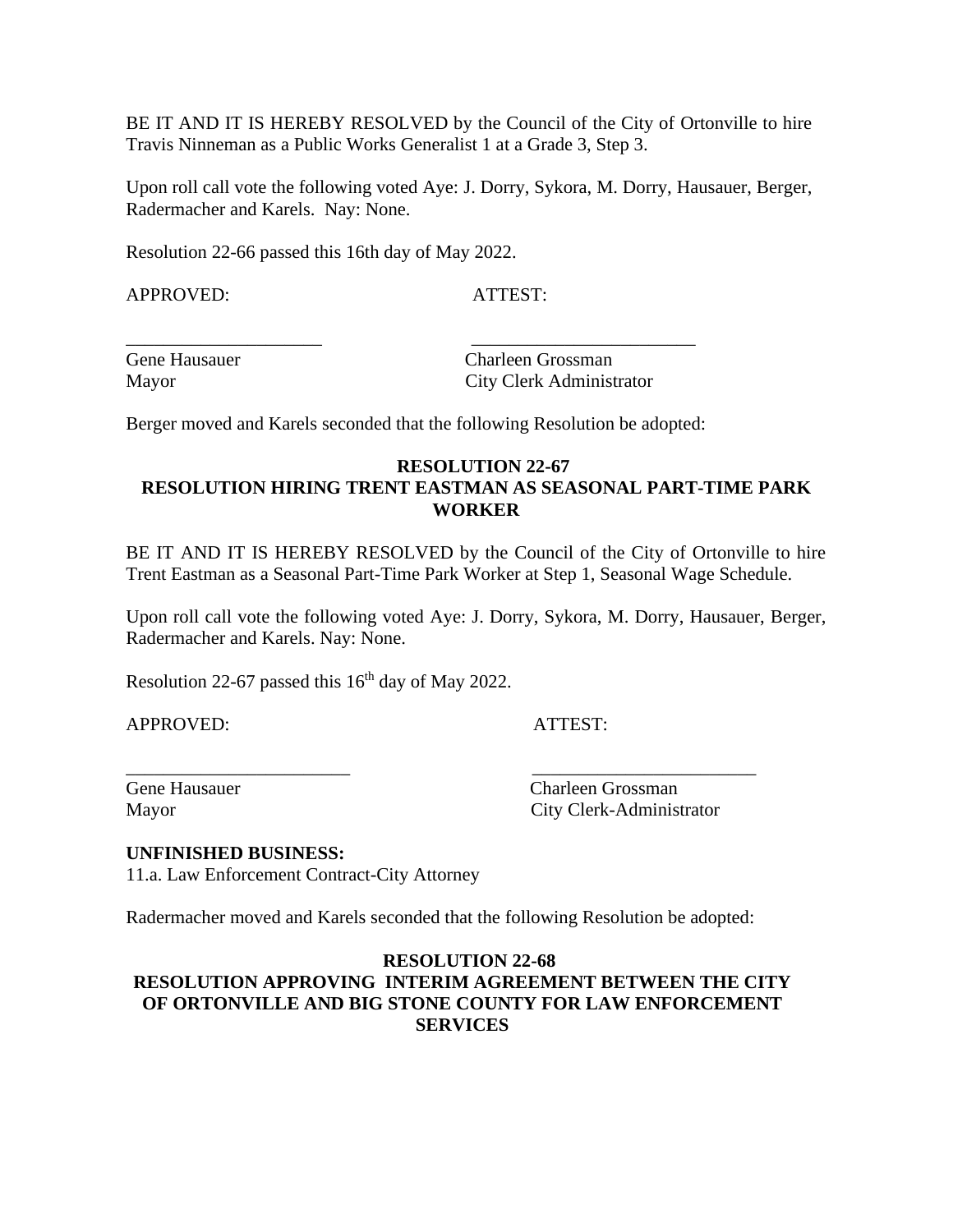BE IT AND IT IS HEREBY RESOLVED by the Council of the City of Ortonville to authorize the Mayor and Clerk-Administrator to execute the interim agreement between the City of Ortonville and Big Stone County for law enforcement services.

Upon roll call vote the following voted Aye: J. Dorry, Sykora, M. Dorry, Hausauer, Berger, Radermacher and Karels. Nay: None.

\_\_\_\_\_\_\_\_\_\_\_\_\_\_\_\_\_\_\_\_\_ \_\_\_\_\_\_\_\_\_\_\_\_\_\_\_\_\_\_\_\_\_\_\_\_

Resolution 22-68 passed this 16th day of May 2022.

APPROVED: ATTEST:

Gene Hausauer Charleen Grossman Mayor City Clerk-Administrator

11.b. Fire Dept. & Police Dept. Buildings

Councilman Radermacher would like to move forward on the firehall and police buildings as they were declared surplus properties. He asked for input from the realtors on how to proceed. They will bring more information to the next council meeting.

A motion was made by M. Dorry and seconded by Hausauer and passed for Hasslen's Construction to get quotes for the reconstruction of office space for the possibility of the city office.

## **CONSIDERATION OF BILLS:**

Approve Expenditures-5/16/22

J. Dorry moved and Karels seconded that the following Resolution be adopted:

#### **RESOLUTION 22-69 RESOLUTION APPROVING EXPENDITURES OF 5/16/22**

BE IT AND IT IS HEREBY RESOLVED that the expenditures as listed in the Council report and on file at the City Clerk's Office in the amount of \$310,590.02 to be paid.

Upon roll call vote the following voted Aye: J. Dorry, Sykora, Hausauer, Berger, Radermacher and Karels. Nay: None. Abstained: M. Dorry.

Resolution 22-69 passed this 16th day of May 2022.

APPROVED: ATTEST:

\_\_\_\_\_\_\_\_\_\_\_\_\_\_\_\_\_\_\_\_\_ \_\_\_\_\_\_\_\_\_\_\_\_\_\_\_\_\_\_\_\_\_\_\_\_\_

Gene Hausauer Charleen Grossman Mayor City Clerk-Administrator